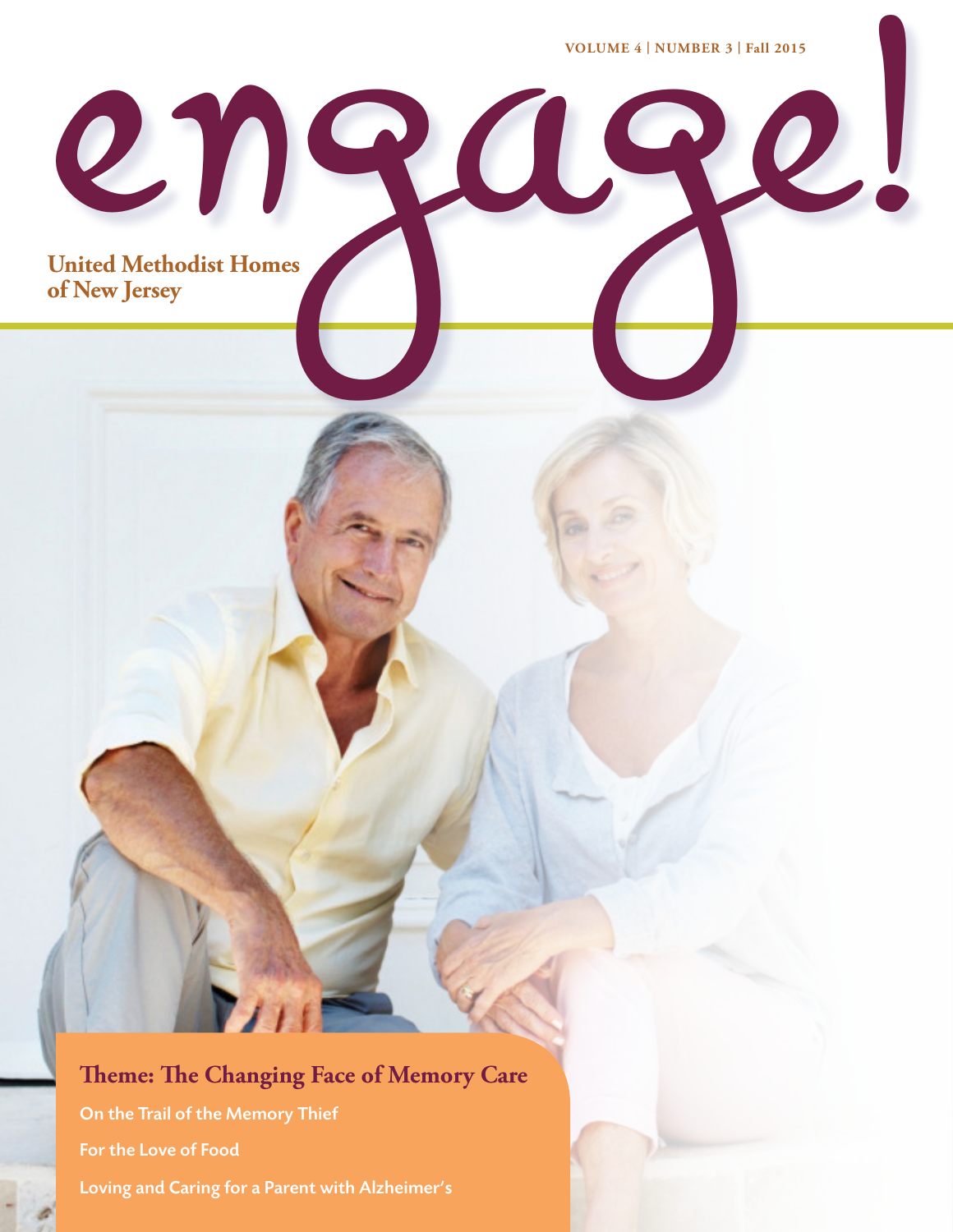

When the *engage!* managing board met to create an outline for this issue, many ideas emerged. However, I did not anticipate the abundance of content that resulted from our collective efforts. In fact, what these pages could not accommodate will appear on our blog, complementing the features herein. While the seriousness of the theme, *The Changing Face of Memory Care*, is evident, as I read, edited and digested the submissions, it gained even more import.

Few lives remain untouched by Alzheimer's disease and other dementias just engage in everyday conversation with your neighbors, friends, coworkers, relatives and others. Inevitably, you'll hear stories, both tragic and triumphant, about cognitive decline. Nationally, every 70 seconds someone develops Alzheimer's; an estimated 150,000 people in New Jersey have the illness.

You'll find informative statistics scattered throughout this issue, underscoring the need for expanding the current research to solve this medical puzzle. While much is known, preventive and curative treatment has not yet materialized. Unless a cure is found, more than 16 million Americans will have the disease by 2050.

While 5.3 million Americans are living with Alzheimer's disease, about 200,000 below age 65 have younger-onset Alzheimer's, dispelling its exclusive attribution to the elderly. Worldwide, only one in four people with Alzheimer's disease are aware of their status. Lack of access to healthcare, dismissing symptoms, experiencing only mild impairment, protective support networks, desire to stay at home for as long as possible, or other factors may help explain this gap.

As a leader in senior services, four of United Methodist Homes' full service communities offer a Memory Support Residence (MSR). Within these pages, you'll learn about the customized and specialized practices and processes, as well as the compassionate professionals who meet the needs and ensure the safety of this very specialized group.



Janet M. Carrato, Editor

**Editor:** Janet M. Carrato

**Composition:** The Merz Group

**Photography:** Kevin Daly Tom Darcey The Merz Group Pam Mezis Marc Rosenthal

**Published three times annually by the United Methodist Homes of New Jersey, a non-profit agency affiliated with the Greater New Jersey Annual Conference of the United Methodist Church. Copyright ©2015 by United Methodist Homes of New Jersey. All rights reserved. No material may be reprinted without permission of the publisher.**

#### **Managing Board**

Deede Bolger, *Housing Administrator, Wesley by the Bay*

Janet M. Carrato, *Director of Communications and Public Relations*

Kevin Daly, *Legacy Advisor*

Patricia Darcey, *Director of Marketing, Francis Asbury Manor*

DaLinda Love, *Corporate Director of Clinical Services*

Robbie Voloshin, *Corporate Director of Marketing and Sales*

# A LETTER FROM THE EDITOR

### **PROFILES IN PHILANTHROPY** LELAND SCHUBERT & JANE REHMKE *By Kevin Daly*

Nearly everyone has a close friend or family member who has suffered from Alzheimer's or another dementia. Care is always a major concern. Luckily, the Homes has kindhearted, philanthropic and generous individuals willing to support such great need.

Leland Schubert, a former member of the Homes' board of directors and a current member of the board of trustees for the Homes' Foundation, and his wife Jane Rehmke, know full well the challenges that come with caring for loved ones with Alzheimer's. Having generously supported previous projects at Bristol Glen in Newton, the late Rev. Dr. George Watt approached Leland and Jane about a Memory Support Residence (MSR) that would provide the perfect environment to improve the quality of life for residents with all levels of memory loss and other cognitive impairments.

"I think that when someone first approached me for supporting the memory residence at Bristol Glen, I became convinced there are modern treatment methods and approaches that are effective and not previously available," said Leland.

He first became more aware of the needs of Alzheimer's residents when Ronald Reagan's memory loss issues became public, including the level of care Reagan was receiving at that time. Leland learned that Bristol Glen was not ideally suited for the needs of residents with Alzheimer's. As Leland and Jane learned more about the plans there, they began to think about Jane's uncle, John Ziegler, to whom she was very close. Ziegler was a pilot whose flying buddies began to notice he was no longer up to flying and eventually, he could no longer do so.

"We just liked the idea. We felt that Alzheimer's care is very important," said Leland. So they made a very generous contribution to the MSR at Bristol Glen in memory of John Ziegler.

Leland and Jane are very happy to support what the Homes is providing through its MSR. Leland feels it's important to "expand understanding in treatment methods to enable Alzheimer's residents to live as fully as is possible, given the limitations imposed by the onset of Alzheimer's."

*Kevin Daly is Legacy Advisor for the United Methodist Homes Foundation.*

### **Homes is where the heart is – please remember the Homes in your will.**

To make a secure online donation visit www.umhfoundation.org/donate

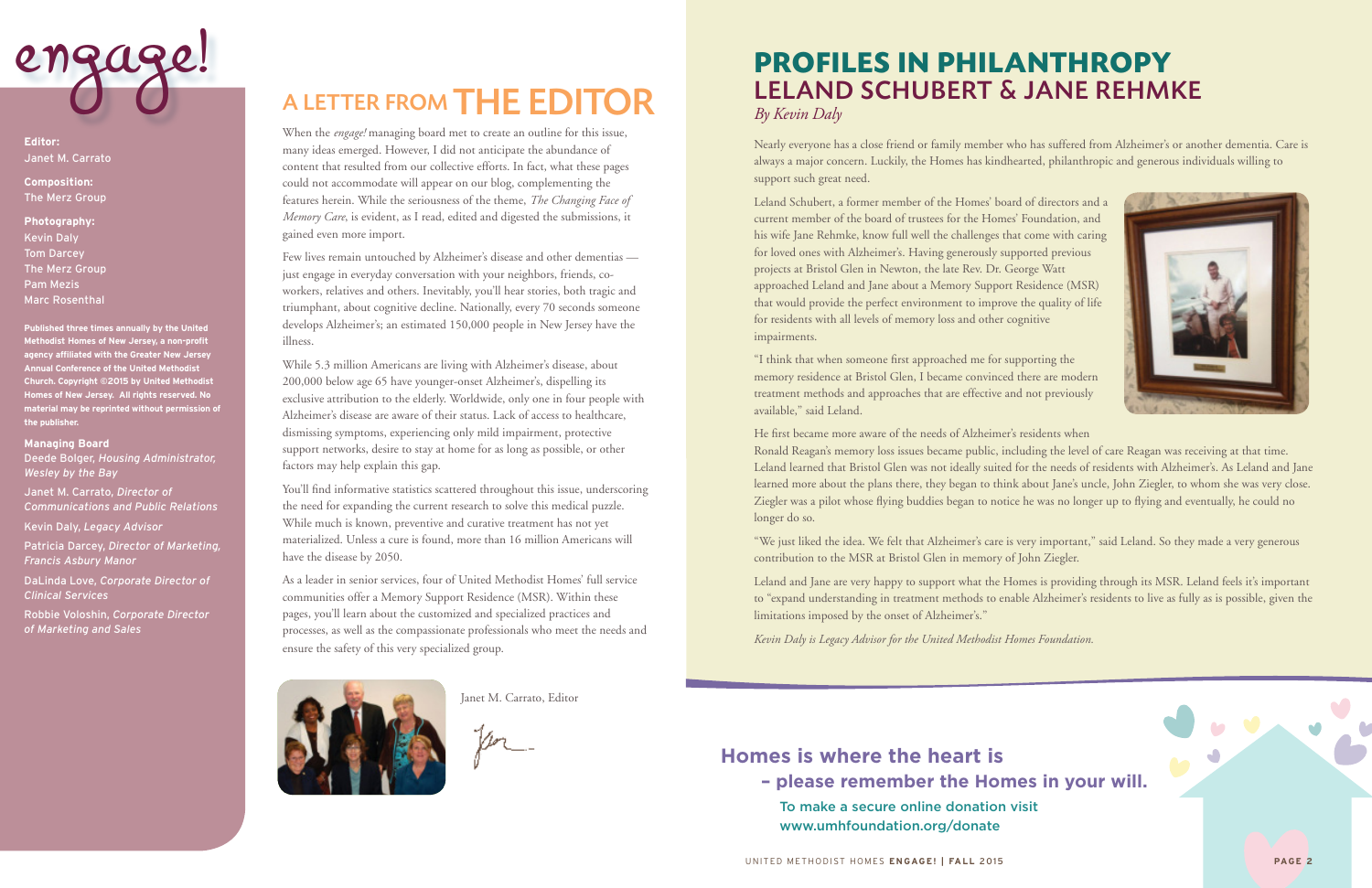## Mission statement: **Compassionately serving in community so that all are free to choose abundant life.**

# THE STAGES OF ALZHEIMER'S

*Courtesy of the Alzheimer's Association*

Alzheimer's disease typically progresses slowly in three general stages — mild (early-stage), moderate (middlestage), and severe (late-stage). Since Alzheimer's affects people in different ways, each person will experience symptoms - or progress through Alzheimer's stages differently.

### **Did you know?**

People with cognitive changes caused by Mild Cognitive Impairment (MCI) have an increased risk of developing Alzheimer's or another dementia. However, not all people with MCI develop Alzheimer's.

### **Overview of Disease Progression**

The symptoms of Alzheimer's disease worsen over time, although the rate at which the disease progresses varies. On average, a person with Alzheimer's lives four to eight years after diagnosis, but can live as long as 20 years, depending on other factors. Changes in the brain related to Alzheimer's begin years before any signs of the disease. This time period, which can last for years, is referred to as preclinical Alzheimer's disease.

The stages below provide an overall idea of how abilities change once symptoms appear and should only be used as a general guide. They are separated into three different categories: mild Alzheimer's disease, moderate Alzheimer's disease and severe Alzheimer's disease. Be aware that it may be difficult to place a person with Alzheimer's in a specific stage as stages may overlap.

### **Mild Alzheimer's Disease (Early-Stage)**

Although the onset of Alzheimer's disease cannot yet be stopped or reversed, an early diagnosis can allow a person the opportunity to live well with the disease for as long as possible and plan for the future.

In the early stages of Alzheimer's, a person may function independently. He or she may still drive, work and be part of social activities. Despite this, the person may feel as if he or she is having memory lapses, such as forgetting familiar words or the location of everyday objects.

#### Friends, family or

neighbors begin to notice difficulties. During a detailed medical interview, doctors may be able to detect problems in memory or concentration. Common difficulties include:

- Problems coming up with the right word or name
- Trouble remembering names when introduced to new people
- Having greater difficulty performing tasks in social or work settings
- Forgetting material that one has just read
- Losing or misplacing a valuable object
- Increasing trouble with planning or organizing

#### **Moderate Alzheimer's Disease (Middle-Stage)**

During the moderate stage of Alzheimer's, individuals may have greater difficulty performing tasks such as paying bills, but they may still remember significant details about their life. Moderate Alzheimer's is typically the longest stage and can last for many years. As the disease progresses, the person with Alzheimer's will require a greater level of care.

You may notice the person with Alzheimer's confusing words, getting frustrated or angry, or acting in unexpected ways, such as refusing to bathe. Damage to nerve cells in the brain can make it difficult to express thoughts and perform routine tasks.

- history
- Feeling moody or withdrawn, especially in socially or mentally challenging situations
- Being unable to recall their own address or telephone number or the high school or college from which they graduated
- Confusion about where they are or what day it is
- The need for help choosing proper clothing for the season or the occasion
- Trouble controlling bladder and bowels in some individuals
- Changes in sleep patterns, such as sleeping during the day and becoming restless at night
- An increased risk of wandering and becoming lost
- Personality and behavioral changes, including suspiciousness and delusions or compulsive, repetitive behavior like hand-wringing or tissue shredding

At this point, symptoms will be noticeable to others and may include: • Forgetfulness of events or about one's own personal may still say words or phrases, but communicating pain becomes difficult. As memory and cognitive skills continue to worsen, personality changes may take place and individuals need extensive help with daily activities.

#### **Severe Alzheimer's Disease (Late-Stage)**

In the final stage of this disease, individuals lose the ability to respond to their environment, to carry on a conversation and, eventually, to control movement. They



At this stage, individuals may:

> • Require full-time, around-theclock assistance with daily personal care



- Lose awareness of recent experiences as well as of their surroundings
- Require high levels of assistance with daily activities and personal care
- Experience changes in physical abilities, including the ability to walk, sit and, eventually, swallow
- Have increasing difficulty communicating
- Become vulnerable to infections, especially pneumonia

**Visit the Alzheimer's Association website www.alz.org for additional resources or call their 24/7 Helpline at 800-272-3900.**

Alzheimer's disease affects over 5 million Americans, is the sixth leading cause of death and has an economic burden of \$214 billion annually.

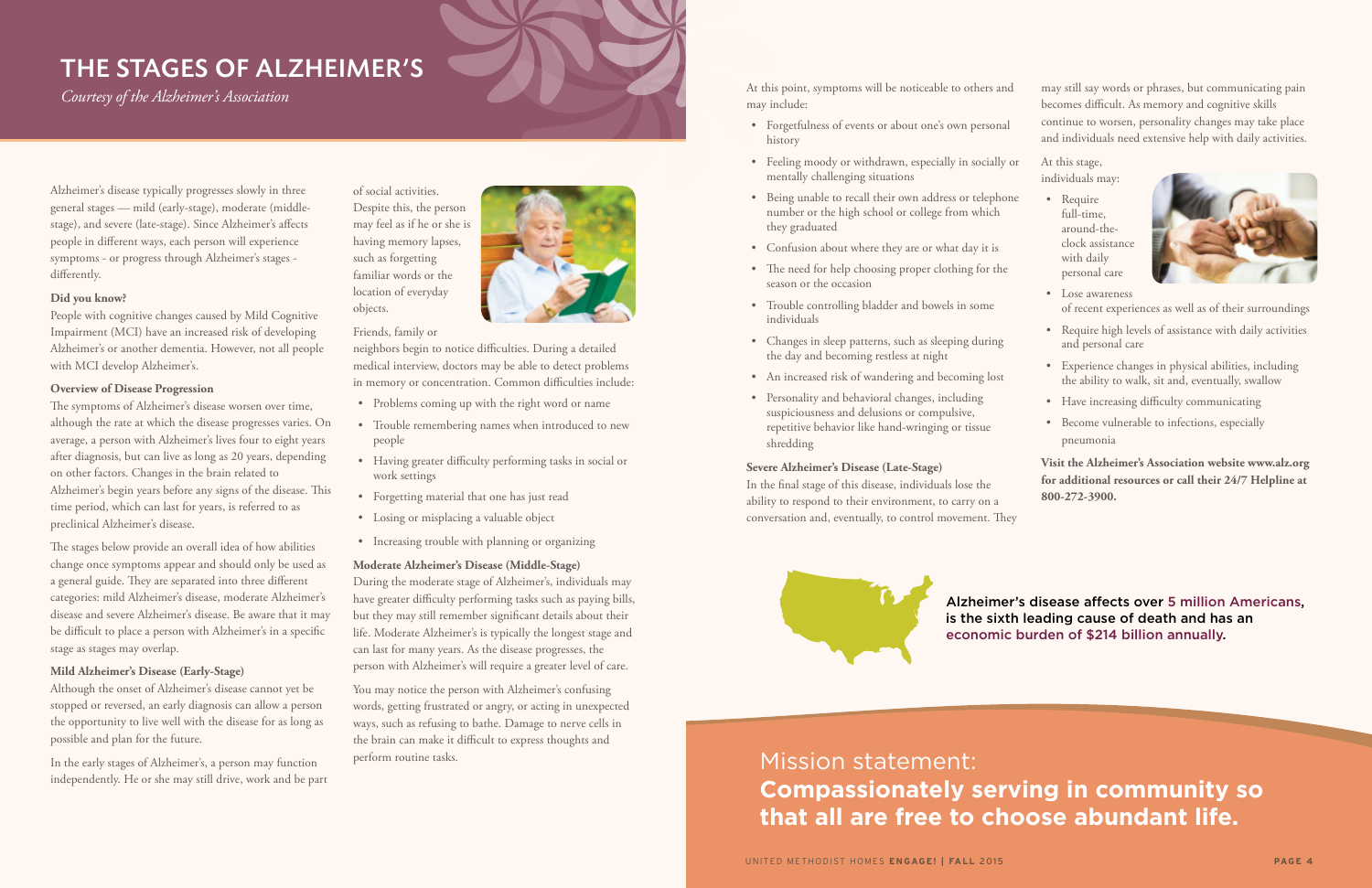*They walk into the Marketing Office at Francis Asbury Manor holding hands. "How cute," I think. I figure they're in their 80s. "They're in good shape," I say to myself.*

*Then, she sits him down and speaks to him like a child. I immediately guess about the hand-holding. It's romantic. And necessary. She reminds him to behave. He smiles at her. She turns to me and walks me through the pages of her life. Yes, he wanders. Yes, he's incontinent. No, he has no idea who she is. No, she has no help at home. No, he's not aggressive. Yes, he takes Alzheimer's medication.*

*She looks over at him. Her face reveals the happy years of marriage tumbling by … the years before Alzheimer's. They traveled a lot. He had a good job. They have adult children. She asks about memory care, but she can't let go. Not yet, anyway. Maybe respite. Yes, she could use a break. She looks at him. He's the man she married more than 50 years ago. He's the Navy veteran who looked so handsome in his uniform. He's the father of their children. But where is he?*

*Her eyes, flushed with sadness, let loose the tears that flow so freely now. She's sorry for crying. He looks at her, not understanding about the crying. Not understanding about anything. She takes the application. She'll be back.*

Mary sees her mother-in-law's microwave plugged in on the wrong side of the stove. The cord runs across the stove and is showing signs of melting. Mary has seen other frightening signs, too. "Repairmen were coming to her home on a frequent basis," Mary says, "but no one knew why they had come, including my mother-in-law." She adds, "Recently we visited mom and found a hospital bracelet on the kitchen counter. When and why had she gone to the hospital? How did she get there? How did she get home?"

Despite mom's reluctance, the family sought medical help. Following an extensive and expert evaluation, mom's diagnosis: Moderate Stage Alzheimer's. When it became evident that home care was no longer an option, Mary and her family looked to United Methodist Homes of

New Jersey and selected the Memory Support Residence at Bristol Glen. Mary says, "As a family we have taken the burden away from ourselves knowing mom is receiving the best care possible."

Joshua Shua-Haim, MD, FACP, AGSF, CMD, is a board-certified internist and gerontologist; professor of Medicine at University of Medicine and Dentistry New Jersey – Robert Wood Johnson Medical School; and serves as principal investigator for the Alzheimer's Research Corporation.

"Alzheimer's disease steals our memories and causes great anguish for patients and their families," notes Dr. Shua-Haim. "Memories define us. Without them, who are we to ourselves and to our loved ones?"

Over the next decade, some 14 million people will be diagnosed with Alzheimer's disease. "As the disease progresses," Dr. Shua-Haim says "there are various plans of care options available today to help patients and caregivers with the goal to maintain the quality of life for all affected by memory loss." Although a complete cure for Alzheimer's has not yet been found, he advises, "Each patient needs a comprehensive physical and cognitive

evaluation supervised by a highly trained and skilled team specializing in memory care. The changing face of care by the diversified specialty of care providers relies on results-driven research and an experienced clinical staff."

*Patricia Darcey is Marketing Director at Francis Asbury Manor.*

# ON THE TRAIL OF THE MEMORY THIEF

*By Patricia Darcey*



*Dr. Joshua Shua-Haim*

### **Ashes (Thriller)**

Directed by Mat Whitecross; written by Paul Viragh; starring Luke Evans, Jim Sturgess, Ray Winstone, Jodie Whittaker, Lesley Manville, and Zoe Telford. Released November 2012; 101 minutes; United Kingdom; English. Rated PG-13.

### **Aurora Borealis (Romantic Drama)**

Directed by James C.E. Burke; produced by Scott Disharoon; written by Brent Boyd; starring Joshua Jackson, Donald Sutherland, Juliette Lewis, and Louise Fletcher. Music by Mychael Danna; cinematography by Alar Kivilo. Released September 2006; 110 minutes; United States; English. Rated R.

**I'll Be Me (Documentary about Glen Campbell's farewell tour after he is diagnosed with Alzheimer's disease)**  Produced by Trevor Albert and James Keach; directed by James Keach; executive producers: Scott Borchetta, Susan Disney Lord, Julian Raymond, Stanley Schneider, and Jane Seymour. Released October 2014; 105 minutes; United States; English. Rated PG.

### **The Iron Lady (Biographical film based on the life of Margaret Thatcher, the longest-serving Prime Minister of the United Kingdom of the 20th century)**

Directed by Phyllida Lloyd; produced by Damian Jones; written by Abi Morgan; starring Meryl Streep, Jim Broadbent, Iain Glen, Olivia Colman, Anthony Head, and Richard E. Grant. Released 2011; 104 minutes; United States; English. Rated PG-13.

### **The Savages (Drama, Comedy)**

Directed and written by Tamara Jenkins; starring Laura Linney, Philip Seymour Hoffman, Philip Bosco, Gbenga Akinnagbe, Cara Seymour, and David Zayas. Released November 2007;114 minutes; United States; English. Rated R.

#### **A Separation (Drama)**

Directed, produced and written by Asghar Farhadi; starring Leila Hatami, Peyman Moaadi, Shahab Hosseini, Sareh Bayat, Sarina Farhadi, and Merila Zare. Music by Sattar Oraki; cinematography by Mahmoud Kalari. Released March 2011; 123 minutes; Iran; Persian with English subtitles. Rated PG-13.

## **Still Alice (Drama based on the book, Still Alice by Lisa Genova)**

Directed by Richard Glatzer and Wash Westmoreland; produced by James Brown, Pamela Koffler and Lex Lutzus; screenplay by Richard Glatzer and Wash Westmoreland; starring Julianne Moore, Alec Baldwin, Kristen Stewart, Kate Bosworth, and Hunter Parrish. Released September 2014; 101 minutes; United States; English. Rated PG-13.

Short films about Alzheimer's Disease http://www.pbs.org/theforgetting/watch/pocket.html

# MOVIES ABOUT ALZHEIMER'S DISEASE

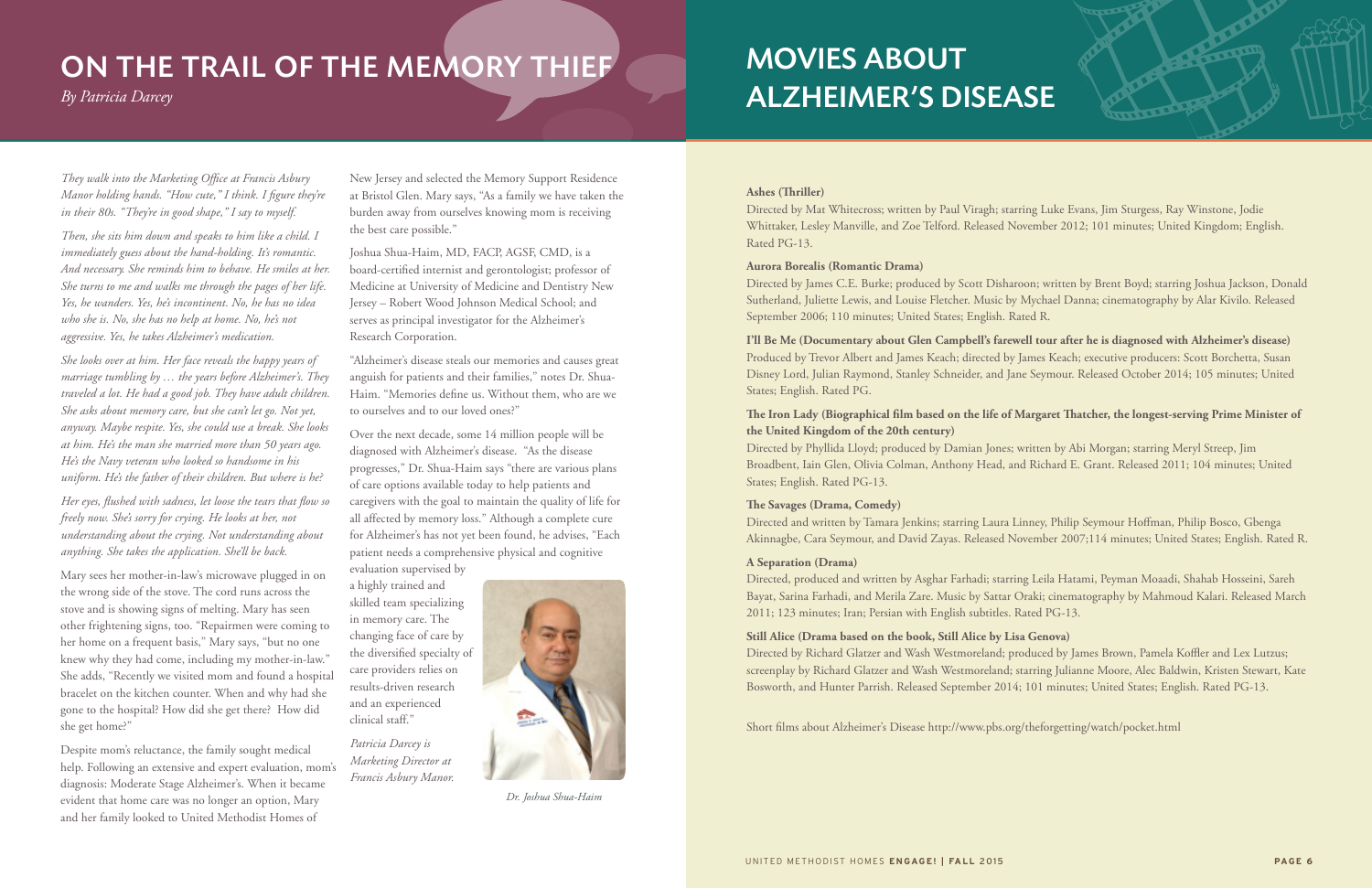As a nurse it is important to establish relationships with families when their loved ones become residents. Often they have projected the funds needed to ensure their care at a particular level. However, their preparations do not consider changes which may occur with aging especially Alzheimer's and dementia.

The nursing staff may be the first to observe the subtle changes in residents. Communication is crucial in assisting families to understand the progression of dementia and come to terms with the cognitive losses. Our associates know the importance of learning about the routines, likes, dislikes, and preferences of affected residents early on. As the dementia advances, these become essential in helping to maintain a sense of normalcy.

For families, watching their loved one progress with dementia is like going through the five stages of grief: denial, anger, bargaining, depression and acceptance. They see their role change from child to caregiver. Nurses can be instrumental through communication and by providing support and resources.

Dementia plays no favorites, afflicting regardless of income, education, gender, or other status. United Methodist Homes' Clinical Services Manager, Jean



*Jean visits Grace on a regular basis.*

# FROM A NURSE'S PERSPECTIVE

*By DaLinda Love*

Grace's condition progressed, necessitating skilled nursing. this critical juncture, Jean relied upon communication and support from the nursing staff, especially when Grace moved into the MSR. Jean added, "As children you may not always see the reason for changes in the level of care because you may not necessarily see the changes the nursing staff does.

### Proportion of people with Alzheimer's disease in the US by age:



**When the first wave of baby boomers reaches age 85 (in 2031), it is projected that more than 3 MILLION AMERICANS age 85 and older will have Alzheimer's.**



2-in-3 people with Alzheimer's are women.

Ennis, knows this well — her mother Grace not only resides in the MSR at Pitman Manor, but also, retired after working there as an administrative assistant. Jean visited there as a child, worked in dining services as a teen, and later in various roles as a registered nurse.

Jean stated that after more than 50 years of marriage, her mom became widowed and like many others, saw the logic electing assisted living after finding the maintenance of a large house and property overwhelming. Jean feels grateful that Grace made the decision easy for her and her siblings. Grace adjusted well to the transition, despite being in the early stage of dementia.

| S<br>g     | Nurses can play a key role helping families adjust to the<br>changes by communicating timely and effectively in terms<br>they understand."                                                                                                  |
|------------|---------------------------------------------------------------------------------------------------------------------------------------------------------------------------------------------------------------------------------------------|
| <b>LLS</b> | She draws several conclusions from her experience: since<br>there is no prescription for caring for someone with<br>dementia, nurses need to embody understanding, honesty                                                                  |
| in         | and support when dealing with people who want practical<br>help and emotional support. Nurses may help families<br>explore new interests, routines and outlets for fun that can<br>benefit residents during the various stages of dementia. |
|            | Dementia always brings unexpected challenges and<br>adjustments. Jean feels confident that whenever a MSR                                                                                                                                   |
| Αt         | resident transitions to skilled nursing, while difficult for their<br>family, they can rely and trust Pitman's nursing staff.                                                                                                               |
| d<br>Ŝ     | "Acceptance is a lot easier when you have good<br>communication, support and someone to listen to you."                                                                                                                                     |
|            | DaLinda Love is Corporate Director of Clinical Services.                                                                                                                                                                                    |

1-in-9 Americans over age 65 has Alzheimer's disease .

### MEDICARE AND MEDICAID ARE EXPECTED TO PAY \$154 BILLION IN 2015 FOR HEALTH CARE, LONG-TERM CARE AND HOSPICE FOR PEOPLE WITH ALZHEIMER'S AND OTHER DEMENTIAS.

### **WOMEN IN THEIR 60S**

**are about twice as likely to develop Alzheimer's disease over the rest of their lives**  *as they are to develop breast cancer.*

*Alzheimer's Association Facts and Figures 2014, Centers for Disease Control,* ( ) *Alzheimer's Disease International's World Report*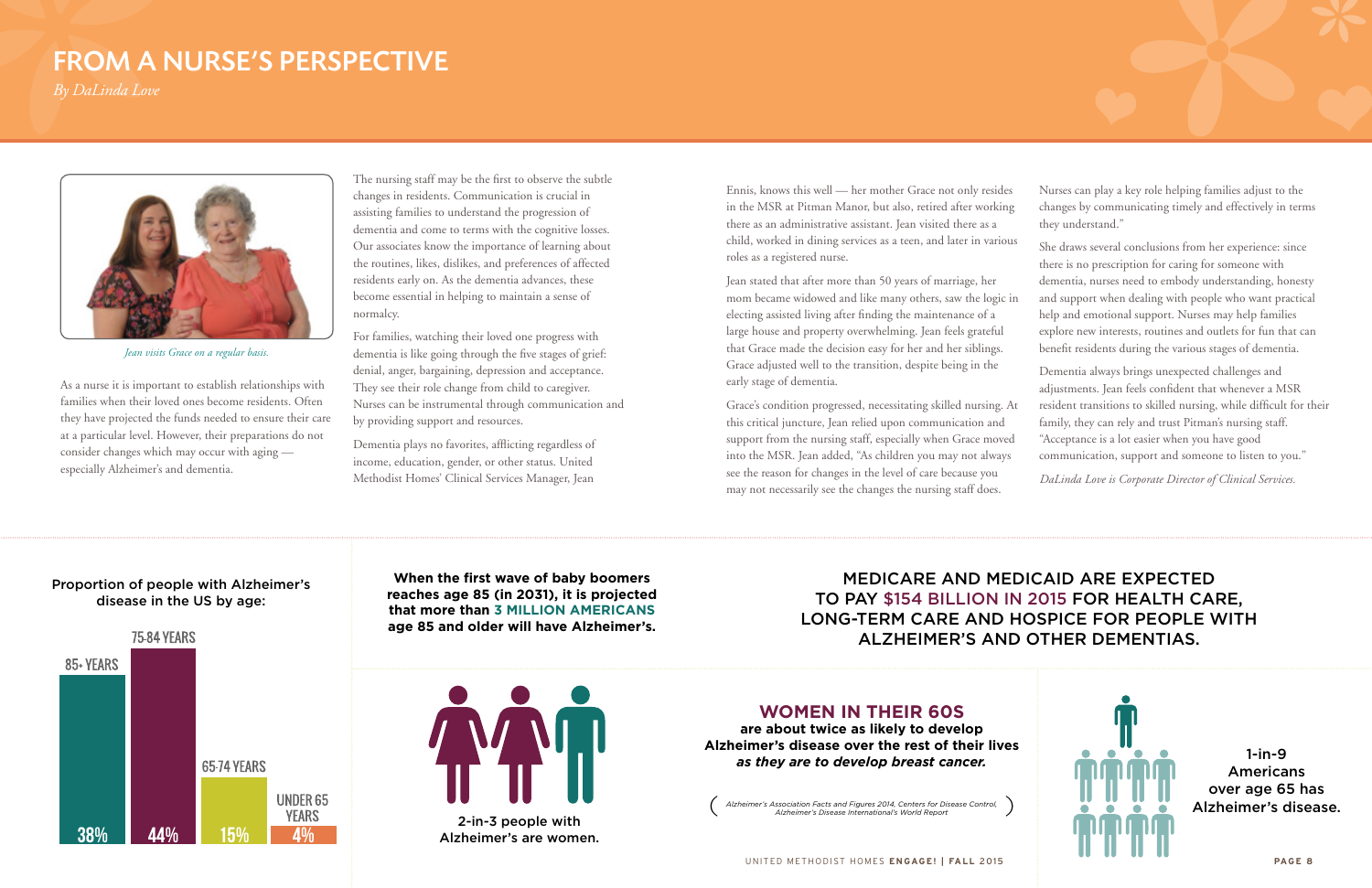### ASSOCIATE VOICES

**Q: How do you prepare yourself to "step into the Memory Support Residence world" before your shift?**

A: "I try to get myself as relaxed as possible, because I know I will need to provide a lot of attention to people who really need it. The residents can sense if I feel tensed and stressed out, and it is all about creating a pleasant day for them." (Alex Wegner, LETS/CMA, Francis Asbury Manor)

### **Q: What entails a typical day working with Memory Support residents?**

A: "We give all of our residents the time they need to finish activities of daily living in the morning. This of course, takes longer and requires more tender loving care than residents without impaired memory. We provide emotional support and cueing. A lot of them feel better with support and guidance. When residents sundown, we come up with interventions per each resident to help with their symptoms, such as play soft music, sit and talk or provide a quiet activity. Each day is different and special working with residents with dementia." (Kelly Weaver, RN, Pitman Manor)

### **Q: What has guided you to work in this specialized niche of healthcare?**

A: "I have always loved to work with the elderly, but the Memory Support area, I feel, is my best reward!" (Denise Toma, LPN, Bristol Glen)

### EDITORIAL CALENDAR FOR 2016

**Winter 2015-2016**  Alternative Therapies

**Spring 2016**  Community Outreach and Industry Trends

**Fall 2016** 

Fitness



*Kelly Weaver, RN, Pitman Manor*



*Bristol Glen's MSR courtyard offers a safe and visually pleasing outdoor space.*



*Spring plantings with varied color, texture and form in Bristol Glen's MSR courtyard, help stimulate and engage the senses.*

WE INVITE YOU TO REVIEW, LIKE, COMMENT AND SHARE WITH US ON ANY OF OUR FACEBOOK PAGES, INCLUDING FACEBOOK.COM/UMHNJ.



### REDUCE YOUR NEED TO RECYCLE

**Transition from a hard copy engage to a digital subscription. Visit www.umh-nj.org/engagemagazine, complete the form, click submit and you'll receive engage in your email inbox three times annually. Your information will remain confidential.**



### FALL AHEAD = PLAN AHEAD

Have visions of winter and home maintenance crept into your thoughts? Come explore senior living options for yourself or a loved one. Did you know breaks are available at any of our five full service communities? United Methodist Homes offers a variety of services including independent, residential and assisted living, short-term rehab, respite, memory support, and professional nursing care 24/7. Respite stays allow a trial run for as short as one week or as long as three months. It includes a private apartment, delicious meals, weekly housekeeping and plenty of activities in a friendly, safe, caring environment. Say goodbye to snow removal! Call the community of your choice (see back cover for complete listing) or start online at www.umh-nj.org/.

### BE OUR GUEST

**We welcome you to our Open House and Lunch and Learn events. Community life brings offsite trips, lectures, cards, crafts, book clubs, walking, Bible study, Chef Center Stage, manicures, music, and much more. Visit any of the full service community websites (back cover) and click events to see the current month's calendars including the Open House and Lunch and Learn dates.**

### **More to Follow on the UMHNJ Blog…**

**September 24** A Glossary of Alzheimer's and related terms

> **October 8** Caregiver Tips from the Pros

### **October 22**

Prayer Pals Prosper from Intern's Initiative

**Blog.umh-nj.org**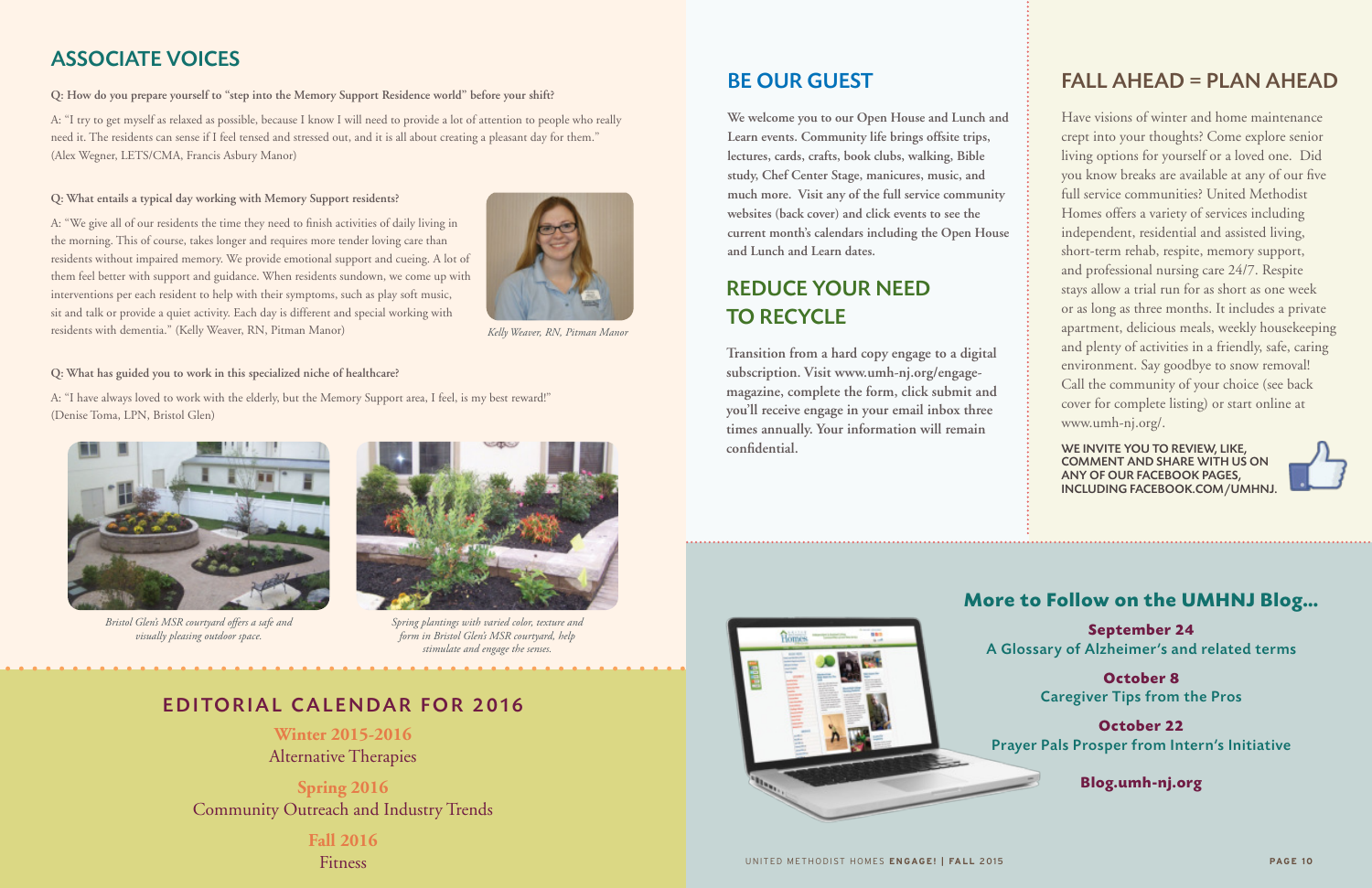"It's so easy to become frustrated when talking to someone with dementia or Alzheimer's," says Paula Spencer Scott, senior editor of Caring.com. Ms. Spencer Scott, a 2011 MetLife Foundation 'Journalists in Aging' fellow, awarded by the Gerontological Society of America and New American Media, serves on the board of the University of North Carolina Science and Medical Journalism Program.

When engaging in a conversation, she advises Alzheimer's caregivers to "get the patient's attention in an obvious, direct way." She suggests gently approaching from the front while saying the patient's name. "This will keep the focus on you and prevent any surprise element." She notes that older patients may be somewhat deaf, and this direct approach also makes it easier for them to hear you.

Ms. Spencer Scott offers eight easy steps to help caregivers communicate with Alzheimer's and dementia patients:

- 1. Slow down your usual speaking style a bit.
- 2. Enunciate your words to be as clear as possible.
- 3. Give the person plenty of time to think about what you've said and to reply.
- 4. Stick to common, plain words and short sentences whenever possible.
- 5. Construct sentences that include only one main thought; ask only one question at a time; and give instructions one-step at a time.
- 6. Keep your voice pleasant and inviting, not overly loud (unless deafness is a real issue).
- 7. Be careful not to express anger or frustration even when you're reaching your limit.
- 8. Reduce background noise and distractions.

"If the person doesn't understand something you've said, repeat it exactly the way you said it the first time; that will give him more opportunities to figure it out," she concludes.

*Patricia Darcey is Marketing Director at Francis Asbury Manor.*



# EIGHT EASY STEPS TO HELP TALK TO PEOPLE WITH ALZHEIMER'S AND OTHER TYPES OF DEMENTIA

*By Patricia Darcey*



of nursing home residents have cognitive impairment from Alzheimer's disease or a related disorder.

由

**Fiscal Year 2015 Honor & Memorial Gifts to the Fellowship Fund will be posted online at www.umhfoundation.org/fellowship.php beginning September 30, 2015. The roster reflects gifts received from July 1, 2014 through June 30, 2015.**

Þ

- In 2014, caregivers incurred \$9.7 billion in additional health care costs of their own.
- In 2014, more than 15 million Americans provided more than 17.9 billion hours of unpaid care for people with Alzheimer's disease and other dementias.

Patti Kerr is the author of a book on Alzheimer's: part textbook, part heart-wrenching caregiver stories. Patti's book begins with her own story. "Despite all she had forgotten," Patti writes, "my mother still remembered and enjoyed manicures." Patti says, as she was putting the finishing

touches on her mother's nails, her mother looked into her eyes, smiled, "and in the sweetest, gentlest voice said, 'You are always so nice to me.' " Patti smiled, her heart melting. Her mother continued, "I love you." Patti says she was about to tell her she loved her too, but before she could get the words out, her mother added, "Who are you?" That became the title for her book: *I Love You…Who Are You? Loving and Caring for a Parent with Alzheimer's*.

Patti tells the story of Kitty, a caregiver, who writes, "I wish someone had told me there are worse things than dying." Janice, another caregiver, comments, "I wish someone had told me this disease is not just about your parent, but the whole family. It can thoroughly break a family."

"Alzheimer's doesn't discriminate," Patti says.

"It strikes our neighbors, coworkers and the man we pass on the street as well as presidents, prime ministers, authors, college professors and celebrities. Since there is no typical or predictable path the disease follows, everyone's journey with – and story about – Alzheimer's is different."

*Patricia Darcey is Marketing Director at Francis Asbury Manor.*



# LOVING AND CARING FOR A PARENT WITH ALZHEIMER'S

### *By Patricia Darcey*



*Patti Kerr*

- Two-thirds of caregivers are women age 65 or older.
- 41% have an income of \$50,000 or less.
- One-half are caring for their parents.
- 74% reported that they were "somewhat" concerned" to "very concerned" about maintaining their own health since becoming a caregiver.

### **Caregiver Statistics:**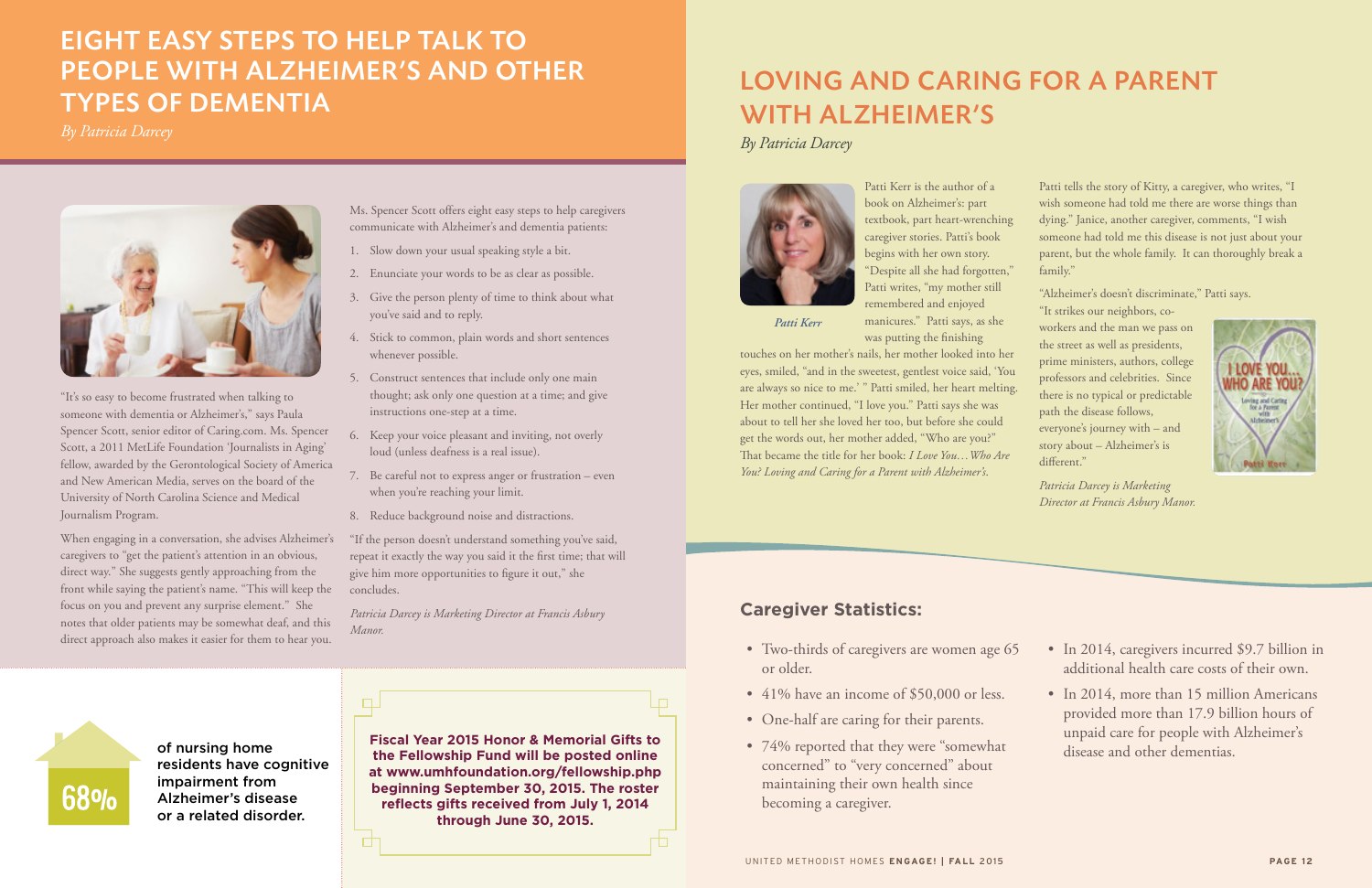#### For the latest news and to donate visit www.umhfoundation.org/donate

**Facebook.com/UMHNJ Blog.umh-nj.org**

**Email: umh@umh-nj.org Phone: 732-922-9800**

**Toll free: 800-352-6521 Home Office: 3311 State Route 33, Neptune, NJ 07753**

#### Steering Group

**Lawrence D. Carlson,** *President & CEO*

**Elizabeth P. Andersen,** *Corporate Director of Compliance & Risk Management* **John D. Callanan,** *Corporate Director of Mission & Pastoral Care* **Sharon D. Clapp,** *Vice President of Development* **David G. Glenn,** *Vice President of Human Resources* **Cynthia D. Jacques,** *Vice President Housing & Community Initiatives* **Patty Koepplinger,** *Executive Assistant*

**DaLinda Love,** *Corporate Director of Clinical Services* **Carol B. McKinley,** *Vice President of Operations* **Steve Rausch,** *Corporate Director of Information Technology* **Roberta K. Voloshin,** *Corporate Director of Marketing & Sales* **Richard D. Wilson,** *Vice President of Finance* 

At United Methodist Homes, the dining focus is on resident choice and independence. We want residents to choose not only what to eat, but when and where to dine. Memory Support

residents are given simple phrases that make it easy to visualize menu choices at their table. At times, wait staff provides pictures and/or sample plates to further assist the decision process.

Extended meal times and food available at all hours, meet the needs of residents who are not always hungry at the standard times. For example, a late breakfast accommodates those who prefer to sleep in, as late snacks do for night owls. Dining venues are kept small to limit distractions and at the same time, give the perception of home. To promote fond memories and old traditions, associates use the outdoors for barbecues and special events.

Besides maintaining independence, our dining programs offer the best in nutritional care. Colorful plates and place mats help those with memory loss identify food items,

improve ability to self-feed and increase food intake. Finger foods allow residents who can no longer handle utensils to easily compensate. Similarly, snacks and handheld foods prove convenient for those who do not wish to sit at the table for long periods of time.

The sense of smell is very important to stimulate appetite and cues memory impaired residents that it is mealtime. Reminiscence of foods cooked at home makes dining a familiar and comforting experience. Engaging residents in cooking demonstrations or simple food preparation is always enjoyable. The aromas of cookies baking in the oven or freshly-perked coffee certainly bring smiles to the

faces of both the residents and staff.

With a passion for resident wellness, the MSR associates invest great effort, planning and creativity to foster good nutrition and

dining habits. As George Bernard Shaw observed, "There is no love sincerer than the love of food."

*Jane H. Keiner, R.D. C.S.G. L.D.N is Regional Nutrition Manager for Sodexo Senior Living.*

### DELICIOUS ACCOMMODATIONS FOR THE LOVE OF FOOD

*By Jane H. Keiner*



*Plates, bowls and other table top pieces with bright and contrasting colors facilitate residents' dining experiences.* 



*Scentsations goal is to bake with residents and engage all their senses.*

We honor memory impaired residents' dignity by offering options that free them to feel cared for, happy and secure, when they can no longer manage the activities of daily living. We hold this ministry as a sacred trust, which connects us with John Wesley's compassionate care for the most vulnerable and Jesus' mandate to "care for the least of these."

Providing spiritual care is a key way that we uphold that trust. In addition to offering individual pastoral visits at all full service communities, chaplains at Bristol Glen and The Shores lead "Music and Memories" services and hymn sings which use favorite hymns, Psalms and creeds to engage residents' faith memories. It's exciting to see people "come alive" by singing Amazing Grace or by reciting the 23rd Psalm or the Apostles' Creed.

Likewise, at Francis Asbury Manor, Memory Support residents gather to "Chat with the Chaplain." They often close with an old hymn and The Lord's Prayer. Rev. Hubbard notes, "This is the part they enjoy most and participate in most completely. Even non-verbal residents bring songs and prayer up from the deep reservoirs of their past faith-filled lives, which still brings tears to my eyes."

Memory Support residents at The Shores similarly draw upon that reservoir by ringing in the Swinging Bell Choir, which performs in worship monthly and gives an annual concert. While at Bristol Glen, Nicole Kaufmann, a seminary intern, invited MSR residents to be "Prayer Partners." She observed, "Praying for the needs of others gave them an increased sense of purpose and was calming and uplifting."

I'm proud of how we care for persons living with Alzheimer's disease and dementia. We honor their individuality and make vibrant, if brief, connections with them in the moment, by engaging their spiritual memory. Touching their reservoir of faith energizes them and us with the reassuring power of God's love; a sacred trust indeed.

*Rev. John Callanan is Corporate Director of Mission and Pastoral Care*

# **OUR SACRED MISSION**  A SACRED TRUST

*By John Callanan*

*"Whatever you did for one of the least of these … you did it for me" (Matthew 25:40, NIV)*